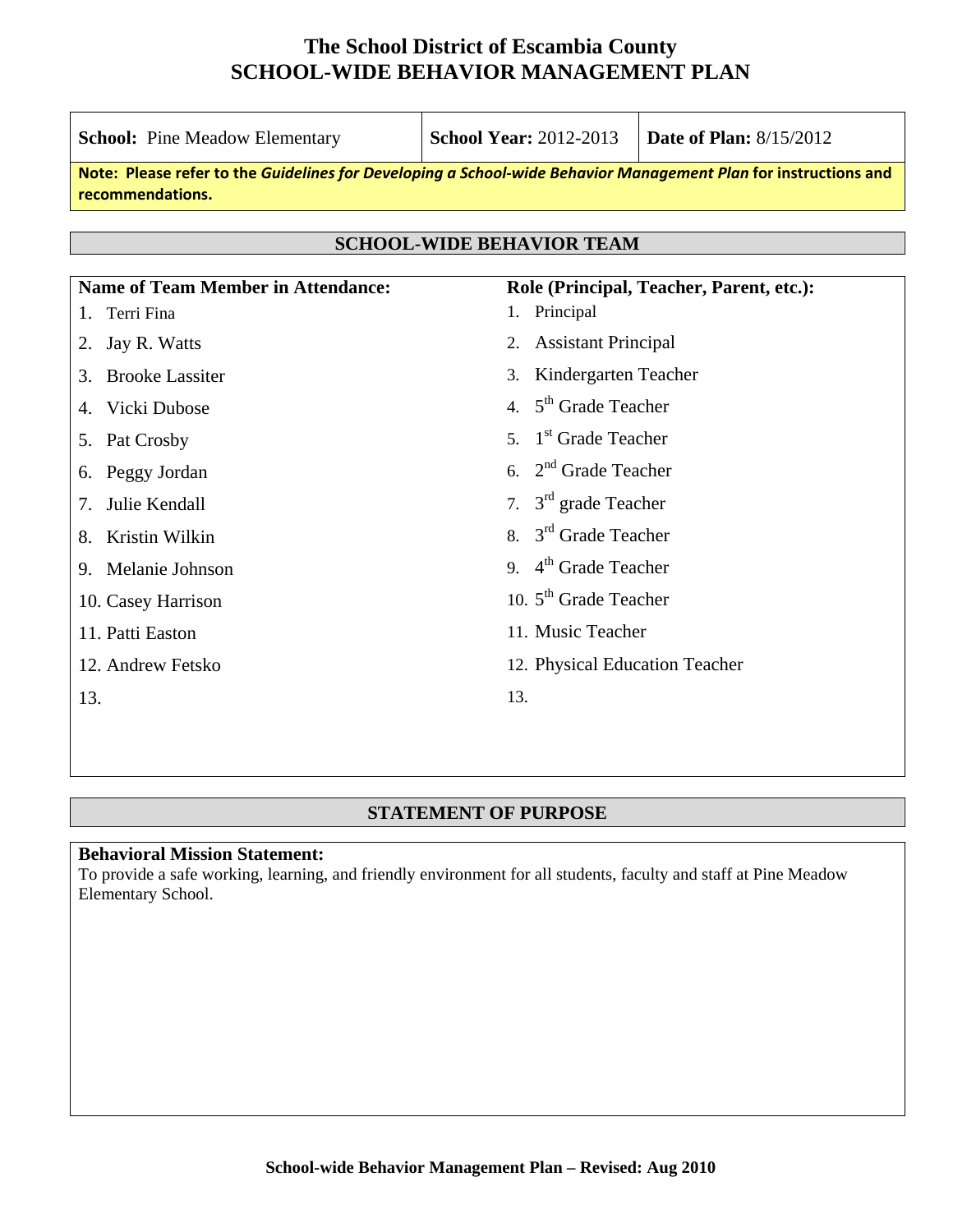#### **BASELINE DATA**

#### **PREVIOUS SCHOOL YEAR** 2012 - 2013

| <b>Office Discipline Referrals (ODR)</b>                                         |      |  |
|----------------------------------------------------------------------------------|------|--|
| Number of Office Discipline<br>Referrals (ODR)                                   | 34   |  |
| Average ODR per Student<br>$(\text{\# ODR} \div \text{\# of students enrolled})$ | .008 |  |
| Number of Students with ODR                                                      | 22   |  |
| <b>Attendance</b>                                                                |      |  |
| <b>Average Daily Attendance</b>                                                  | 95.6 |  |
| Excused Tardies (Elem)                                                           | n/a  |  |
| Unexcused Tardies (Elem)                                                         | n/a  |  |
| Excused Early Check-outs (Elem)                                                  | n/a  |  |
| Unexcused Early Check-outs (Elem)                                                | n/a  |  |

| <b>Out-of-School Suspensions (OSS)</b>                                                          |      |  |
|-------------------------------------------------------------------------------------------------|------|--|
| Number of Incidents of                                                                          | 12   |  |
| Out-of-School Suspension (OSS)                                                                  |      |  |
| Average OSS per Student<br>$(\text{\#} \text{OSS} \div \text{\#} \text{ of students enrolled})$ | .009 |  |
|                                                                                                 |      |  |
| Number of Students with OSS                                                                     | 11   |  |
| <b>In-School Suspensions (ISS)</b>                                                              |      |  |
| Number of Incidents of                                                                          | n/a  |  |
| In-School Suspension (ISS)                                                                      |      |  |
| Average ISS per Student                                                                         | n/a  |  |
| $(\# ISS \div \# of students enrolled)$                                                         |      |  |
| Number of Students with ISS                                                                     | n/a  |  |
| <b>Bullying Prevention</b>                                                                      |      |  |
| Percent of Students Trained                                                                     | 0    |  |
| <b>Percent of Staff Trained</b>                                                                 | ∩    |  |

#### **ADDITIONAL DATA AND OUTCOMES**

**What other data or outcomes will your school use for continuous monitoring of your school-wide behavior management plan (e.g., academic data, faculty attendance, school surveys, training, ESE referrals, etc.)? The outcomes may also include various ways of analyzing school-wide behavioral data as outlined in the** *School-wide Behavioral Data Guide* **(e.g., referrals/suspensions by grade level, location, problem behavior, time of day, student, class, etc.).**

Behavior monitoring in hallways, and classrooms is on-going.

Principals and teachers will look at academic data and attendance as it relates to students behavior school wide. School wide training on bulling prevention.

On-going monitoring of classroom referrals.

On-going monitoring of grade level referrals.

Look at areas around campus where the behavior problems continue to occur.

Look at time of day and grade level of students that are having behavior problems.

Monthly meetings with the 2012-2013 School-Wide behavioral Team.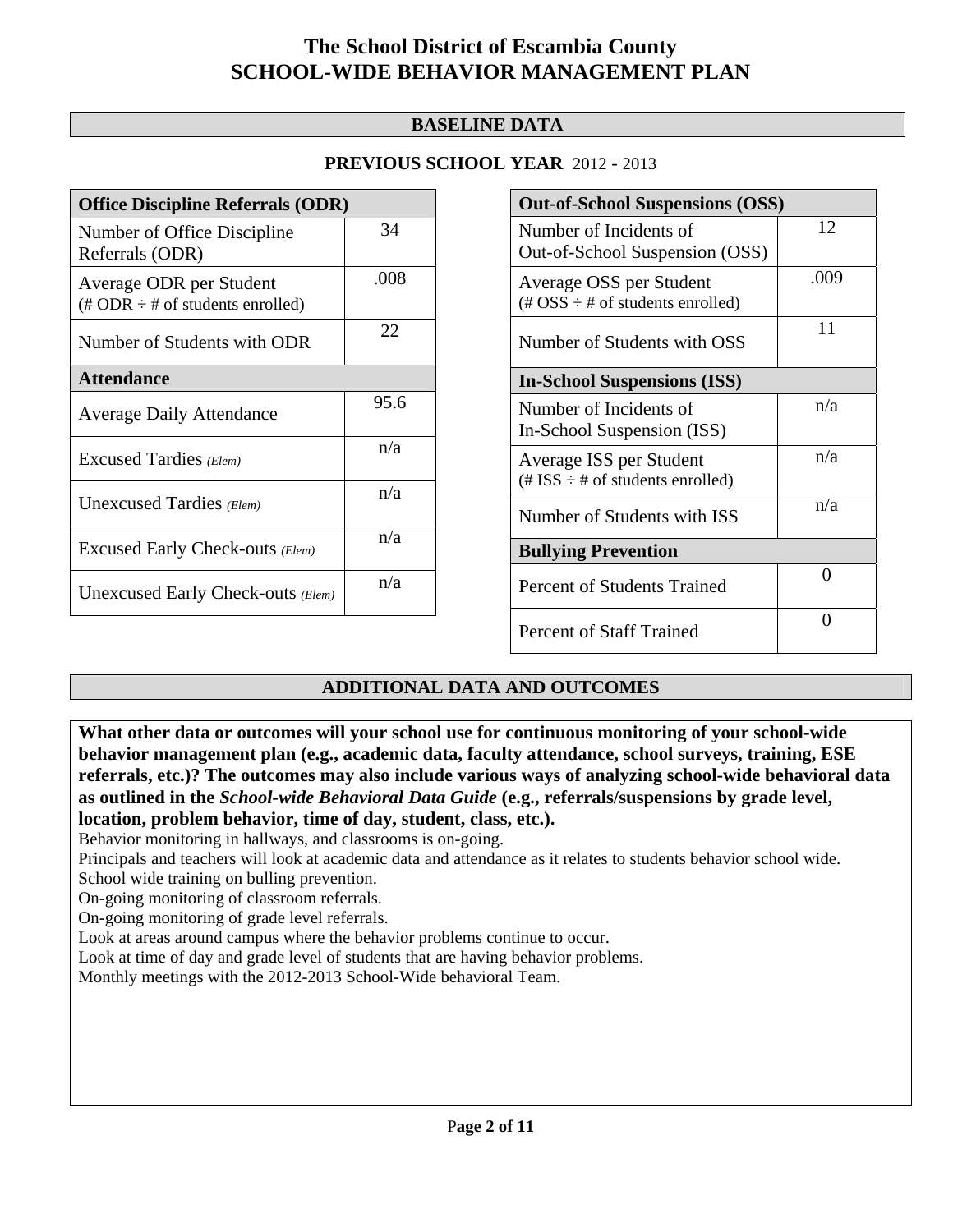## **SCHOOL-WIDE BEHAVIORAL GOALS**

| 1. Out-of-school suspension                                                                                       |
|-------------------------------------------------------------------------------------------------------------------|
| Decrease the out-of-school suspension rate by .5%.                                                                |
|                                                                                                                   |
|                                                                                                                   |
|                                                                                                                   |
|                                                                                                                   |
| 2. Attendance                                                                                                     |
| Increase the average daily attendance rate by 0.1%.                                                               |
|                                                                                                                   |
|                                                                                                                   |
|                                                                                                                   |
|                                                                                                                   |
| 3. Bullying                                                                                                       |
| Train100% of all faculty, staff and students on bullying.                                                         |
|                                                                                                                   |
|                                                                                                                   |
|                                                                                                                   |
|                                                                                                                   |
| 4. Office Discipline Referrals                                                                                    |
| Reduce the number of office discipline referrals by .5%.                                                          |
|                                                                                                                   |
|                                                                                                                   |
|                                                                                                                   |
|                                                                                                                   |
| 5. Tardies (Elementary – see attached plan) or Other School-wide Behavior Goal                                    |
| Reduce the number of tardies by 1% through phone calls from the teacher, phone calls/letters from administration, |
| and visits from the visiting teacher.<br>See attached Plan:                                                       |
|                                                                                                                   |
|                                                                                                                   |
|                                                                                                                   |
| 6. Early Check-Outs (Elementary - see attached plan) or Other School-wide Behavior Goal                           |
| See attached Plan:                                                                                                |
|                                                                                                                   |
|                                                                                                                   |
|                                                                                                                   |
|                                                                                                                   |
| 7. Other School-wide Behavior Goal                                                                                |
|                                                                                                                   |
|                                                                                                                   |
|                                                                                                                   |
|                                                                                                                   |
|                                                                                                                   |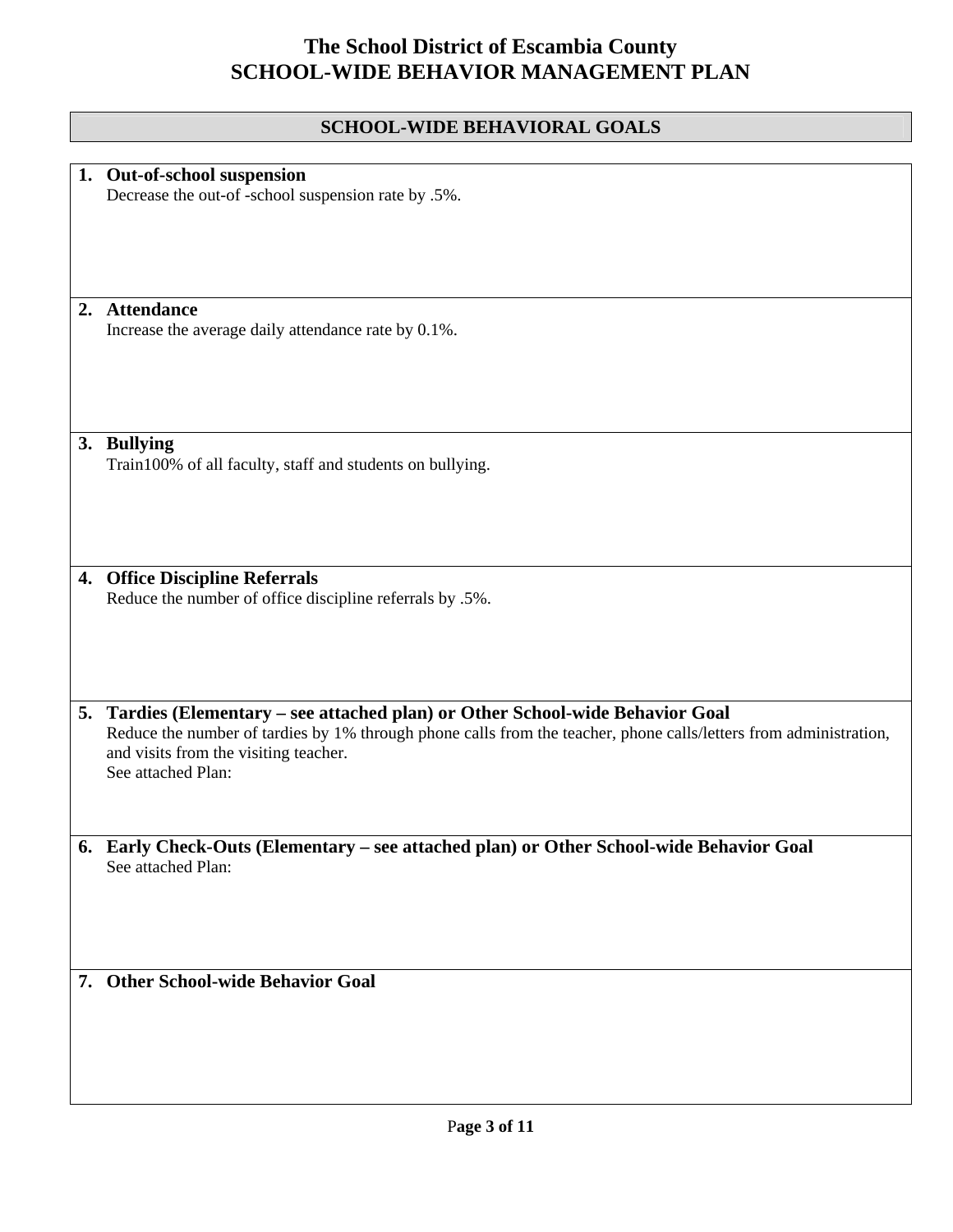#### **PROGRESS MONITORING**

**Your school-wide behavior team should meet to review data and discuss concerns or revisions to your school-wide behavior management plan once a month and complete progress monitoring forms quarterly. Describe when you plan to meet (days, location, and time) throughout the school year.**  Committee will meet the 4th Wednesday of every month to review school-wide behavior data. The quarterly meeting will take place the 4th Wednesday of the month following the end of the grading period. All meetings willl take place from 2:15-3:15 P.M. in the Media Center.

**Describe the procedures that your school will use to collect, summarize, and analyze the behavioral data prior to team meetings. Procedures are required for entering the information into the database, summarizing the data, and developing graphs using the** *School-wide Behavioral Data Guide***.**  Collecting Data: Use established Formal & Informal referral process.

Summarizing Data: Pine Meadow will use TERMS's "Incident Summary" & "Action Summary" reports.

Database: TERMS will remain the primary database for behavioral data.

**How will your school document the school-wide behavior team meetings?** The school-wide behavior team meetings will be documented through monthly sign-in sheets.

**Describe how your school-wide behavior team will share the data and outcomes with your faculty, staff, and other stakeholders?** 

he school-wide behavior team will have an initial meeting with the faculty in order to go over our plan. On-going monotoring through weekly grade level meetings.

School-Wide Behavior Theme will be displayed throughout the school: P.A.W.S. & Think!

 P-roblem Solve A-ct Responsibly W-ork Together S-how Respect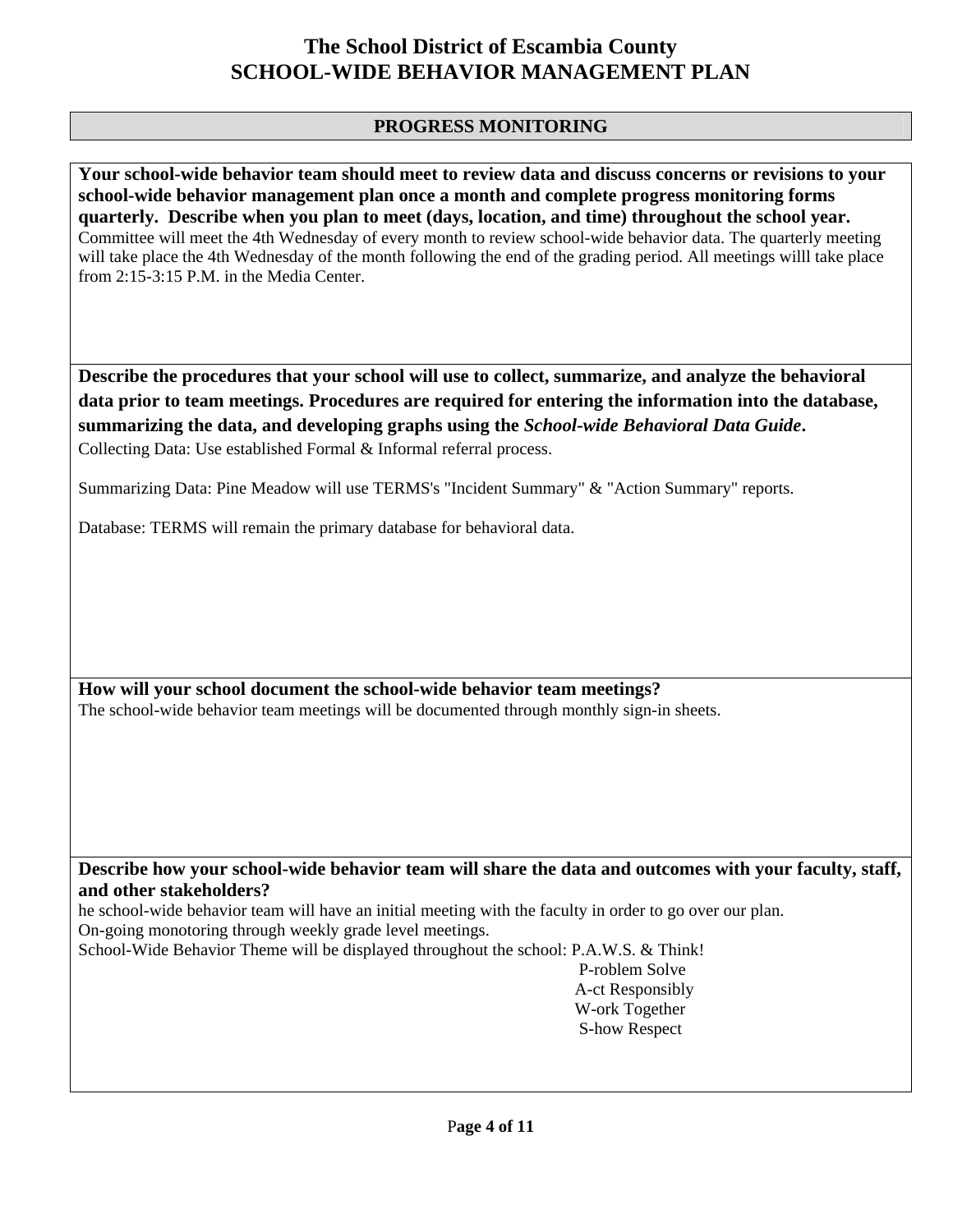### **SCHOOL EXPECTATIONS AND RULES**

**List 3 – 5 school-wide expectations**

P.A.W.S. & Think! P-roblem Solve A-ct Responsibly W-ork Together S-how Respect

|                                                                              | <b>Setting:</b>                                                                                | <b>Setting:</b>                                                                    | <b>Setting:</b>                                                                                                         | <b>Setting:</b>                                                                                                                                 |
|------------------------------------------------------------------------------|------------------------------------------------------------------------------------------------|------------------------------------------------------------------------------------|-------------------------------------------------------------------------------------------------------------------------|-------------------------------------------------------------------------------------------------------------------------------------------------|
| <b>Rules</b> /<br><b>Expectations:</b>                                       | Classrooms                                                                                     | Hallways                                                                           | Restrooms                                                                                                               | Lunchroom                                                                                                                                       |
|                                                                              |                                                                                                |                                                                                    |                                                                                                                         |                                                                                                                                                 |
|                                                                              | P.A.W.S. & Think!                                                                              | P.A.W.S. & Think!                                                                  | P.A.W.S. & Think!                                                                                                       | P.A.W.S. & Think!                                                                                                                               |
| P-roblem Solve<br>A-ct Responsibly<br>W-ork Together<br><b>S-how Repecct</b> | Raise Hand<br>Eyes on Speaker<br>Ears Listening<br>Use Encouraging/Kind<br>Words/Inside Voices | Quiet<br>Walk Silently<br>Keep Hands and Body<br>to Self<br>Maintain Place in Line | Keep Restrooms Clean<br>Flush Toilet<br>Wash Hands with Soap<br>and Dry Hands<br><b>Respect Privacy</b><br>Quiet Voices | Students silent when<br>entering and leaving<br>lunchroom. Silent lunch<br>first ten minutes. (Red<br>Cup) Students can<br>whisper to neighbors |
|                                                                              |                                                                                                |                                                                                    |                                                                                                                         | last fifteen minuters of<br>lunch. (Green Cup) Cup<br>will be visible on each<br>table.                                                         |
|                                                                              |                                                                                                |                                                                                    |                                                                                                                         |                                                                                                                                                 |
|                                                                              |                                                                                                |                                                                                    |                                                                                                                         |                                                                                                                                                 |
|                                                                              |                                                                                                |                                                                                    |                                                                                                                         |                                                                                                                                                 |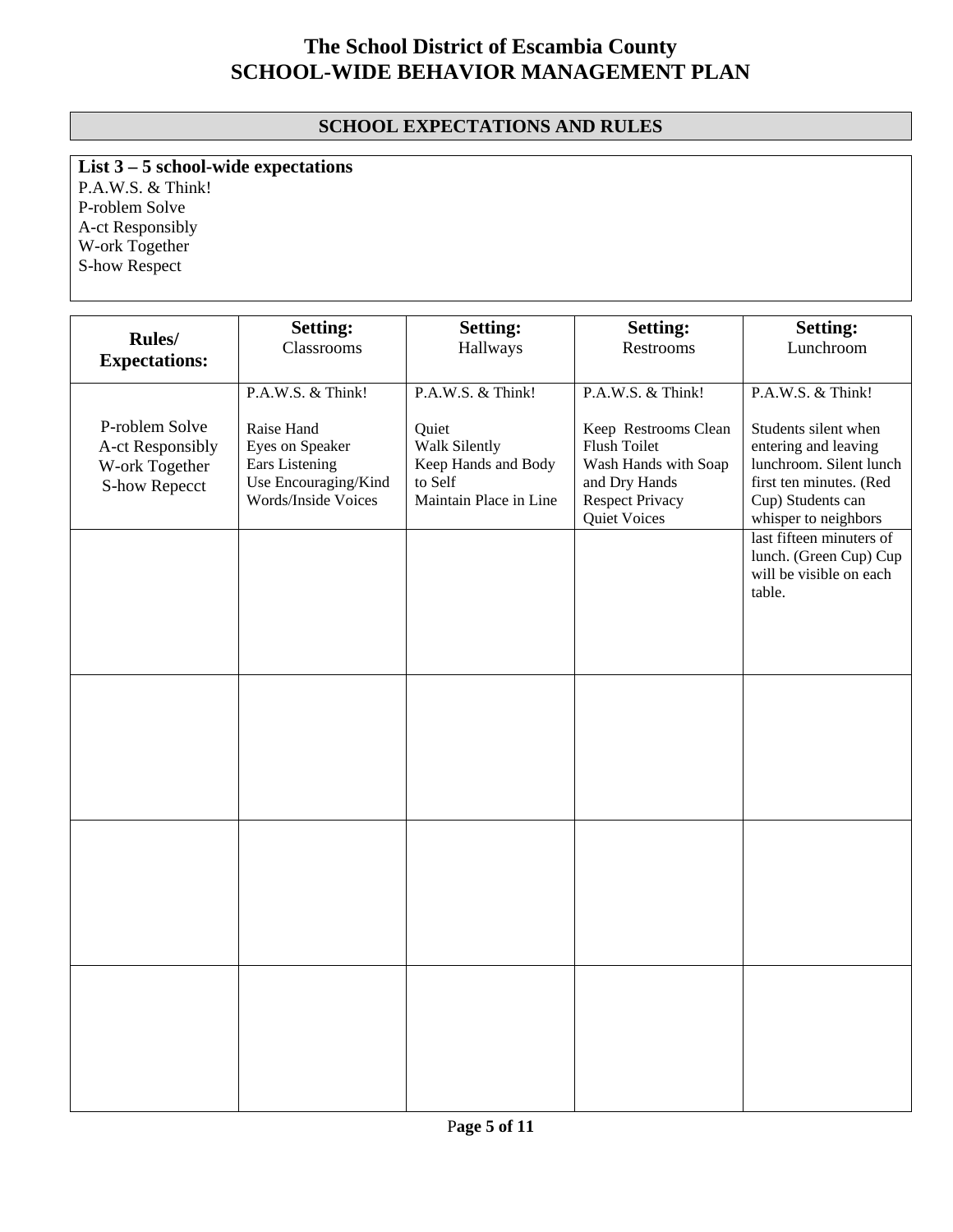## **TEACHING EXPECTATIONS AND RULES**

| How will your school introduce the school-wide expectations and rules to all of your students and staff?<br>Orientation/ Open House Night - August 16, 2012<br><b>Classroom and Small Group Instruction</b><br>Posted on Pine Meadow's Web Site<br>Review and Dicuss with Staff<br>Daily and Weekly Reports Home to Parents<br>Closed Circuit T.V.                                                                                                              |
|-----------------------------------------------------------------------------------------------------------------------------------------------------------------------------------------------------------------------------------------------------------------------------------------------------------------------------------------------------------------------------------------------------------------------------------------------------------------|
| During the school year, what activities will your school implement to encourage on-going direct<br>instruction of the school-wide expectations and rules? How will your school embed the expectations and<br>rules into the daily curriculum?<br>On-Going Review of Rules in Classroom<br>Guidance Lessons in Classrooms and Through Videos<br>Bright Idea Recognition of Staff Demonstrating Unique Ways to Review Expectations and Rules in Their Classrooms. |
| Closed Circuit T.V.                                                                                                                                                                                                                                                                                                                                                                                                                                             |
| How often will you plan to provide refresher training on expectations and rules to staff and students in<br>your school? How will you orient and teach new students who arrive mid-year?<br>On-Going Review in Classrooms<br><b>Classroom Newsletters</b><br>Closed Circuit T.V.<br><b>Grade Level Meetings</b><br><b>Faculty Meetings</b>                                                                                                                      |
|                                                                                                                                                                                                                                                                                                                                                                                                                                                                 |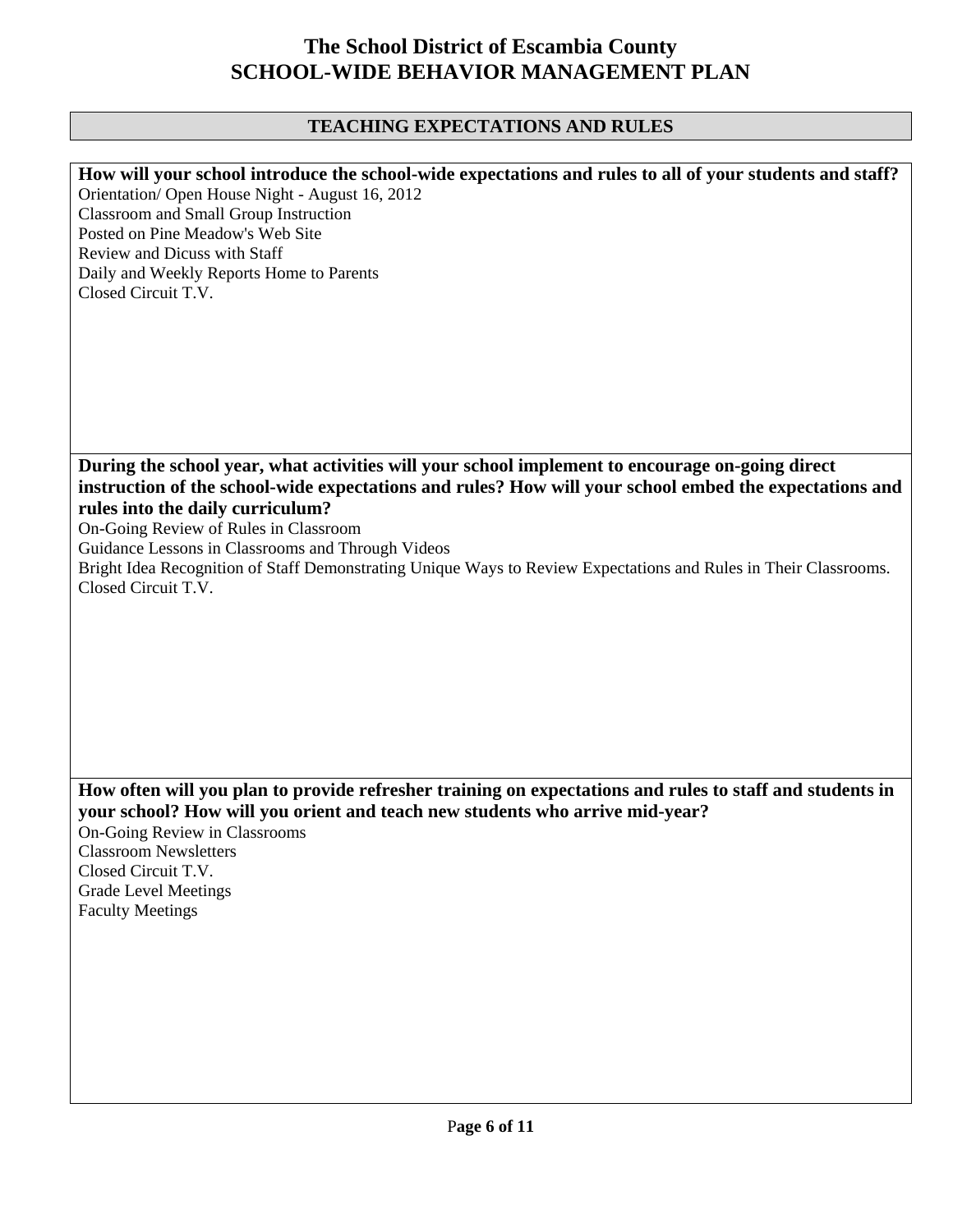## **REWARD/RECOGNITION PROGRAM**

| What type of reward system will you use?                                |
|-------------------------------------------------------------------------|
| Closed Circuit T.V.                                                     |
| Students of the Month                                                   |
| <b>Terrific Citizens</b>                                                |
| Compliments from Faculty and Staff                                      |
|                                                                         |
|                                                                         |
|                                                                         |
|                                                                         |
|                                                                         |
|                                                                         |
|                                                                         |
|                                                                         |
|                                                                         |
|                                                                         |
|                                                                         |
|                                                                         |
| Describe the behaviors for which you will reward or recognize students. |
| Setting Good Examples for Peers                                         |
| Following School Rules                                                  |
| Staying on Task                                                         |
| Doing Good Deeds                                                        |
|                                                                         |
|                                                                         |
|                                                                         |
|                                                                         |
|                                                                         |
|                                                                         |
|                                                                         |
|                                                                         |
|                                                                         |
|                                                                         |
|                                                                         |
|                                                                         |
| How will you implement the reward system?                               |
| Closed Circuit T.V.                                                     |
| Students of the Month                                                   |
| Terrific Citizens                                                       |
| Compliments from Faculty and Staff                                      |
|                                                                         |
|                                                                         |
|                                                                         |
|                                                                         |
|                                                                         |
|                                                                         |
|                                                                         |
|                                                                         |
|                                                                         |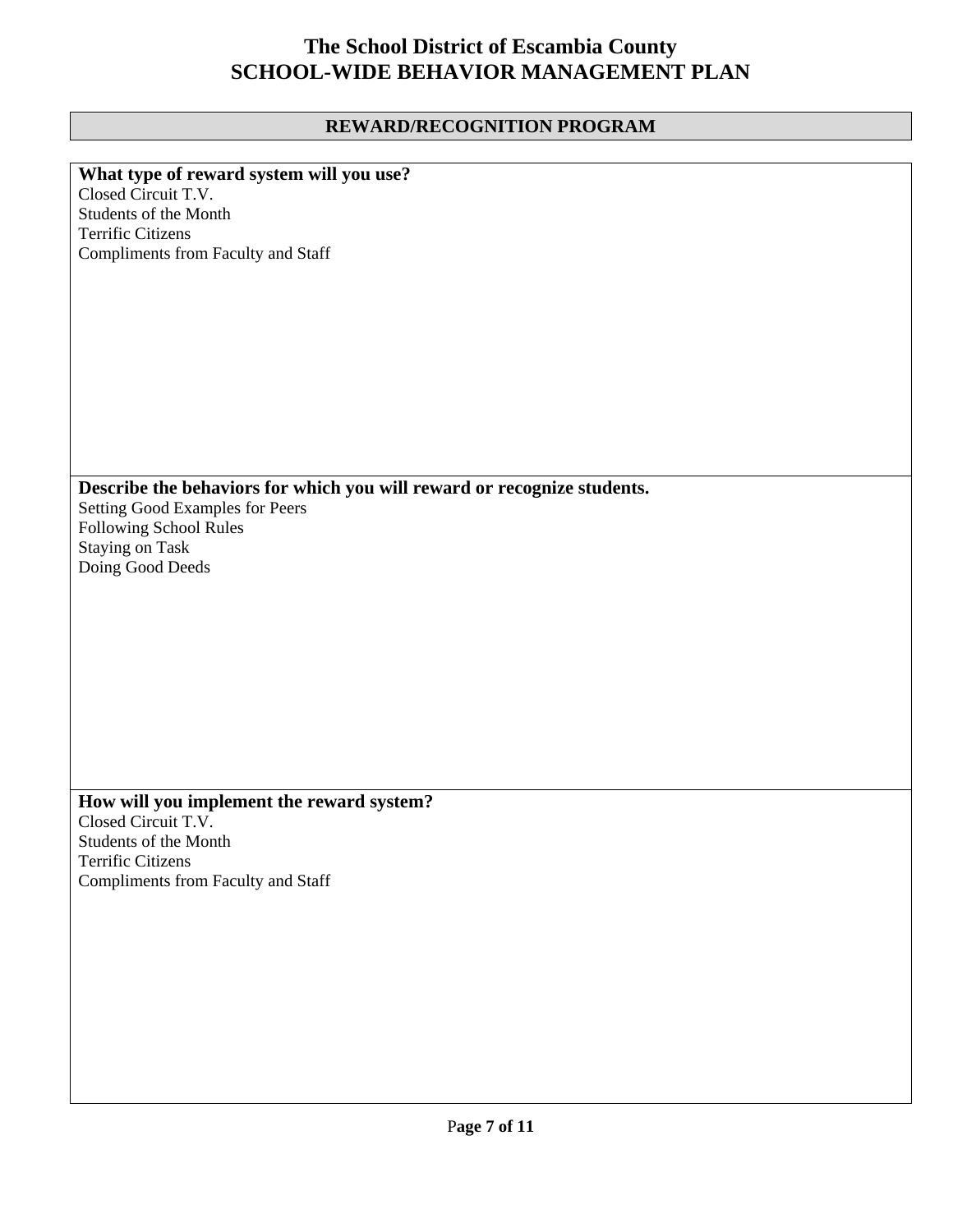### **DISCIPLINARY PROCEDURES**

### **Explain the discipline process at your school. Differentiate between minor and major behavior incidents and describe the process for documenting and addressing both types of incidents.**

Grades Kindergarten, First, and Second Grade (Minor Behavior Incidents)

1. Verbal Warning

2. Time Out Inside the Classroom and Citizenship Grade Lowered.

3. Time Out in Another Teacher's Classroom within Close Promimity and Contact Parent (note, phone call, or e-mail)

4. If the Inappropriate behavior continues, then the teacher/team needs to set up a face to face conference with the parent(s).

5. In-House Office Referral Completed (with steps 1 - 4 documented and attached to the In-House Referral) Note: Administration will decide on Consequences from this point.

Grades Third, Fourth, and Fifth (Minor Behavior Incidents)

1. Verbal Warning

2. Citizenship Lowered/Behavioral Contract Enforced

3. Contact Parent(s) note, phone call or e-mail

4. Loss of Privileges

5. If the inappropriate behavior continues, then the teacher/team needs to set up a face to face conference with the parent(s).

6. In-House Office Referrals Completed (with steps 1 - 5 documented and attached to the In-House Referral) Note: Administration will decide on Consequences from this point.

Major Behavior Incidents

Teachers and Staff Members will contact Administration Immediately.

#### **What intervention strategies will your school use to prevent behavior that results in discipline referrals and out-of-school suspensions?**

On-Going Review of Rules and Consequences Frequent Recognition of Appropriate Behavior Rewarding Appropriate Behavior Compliment and Good Phone Calls Home **Conferences**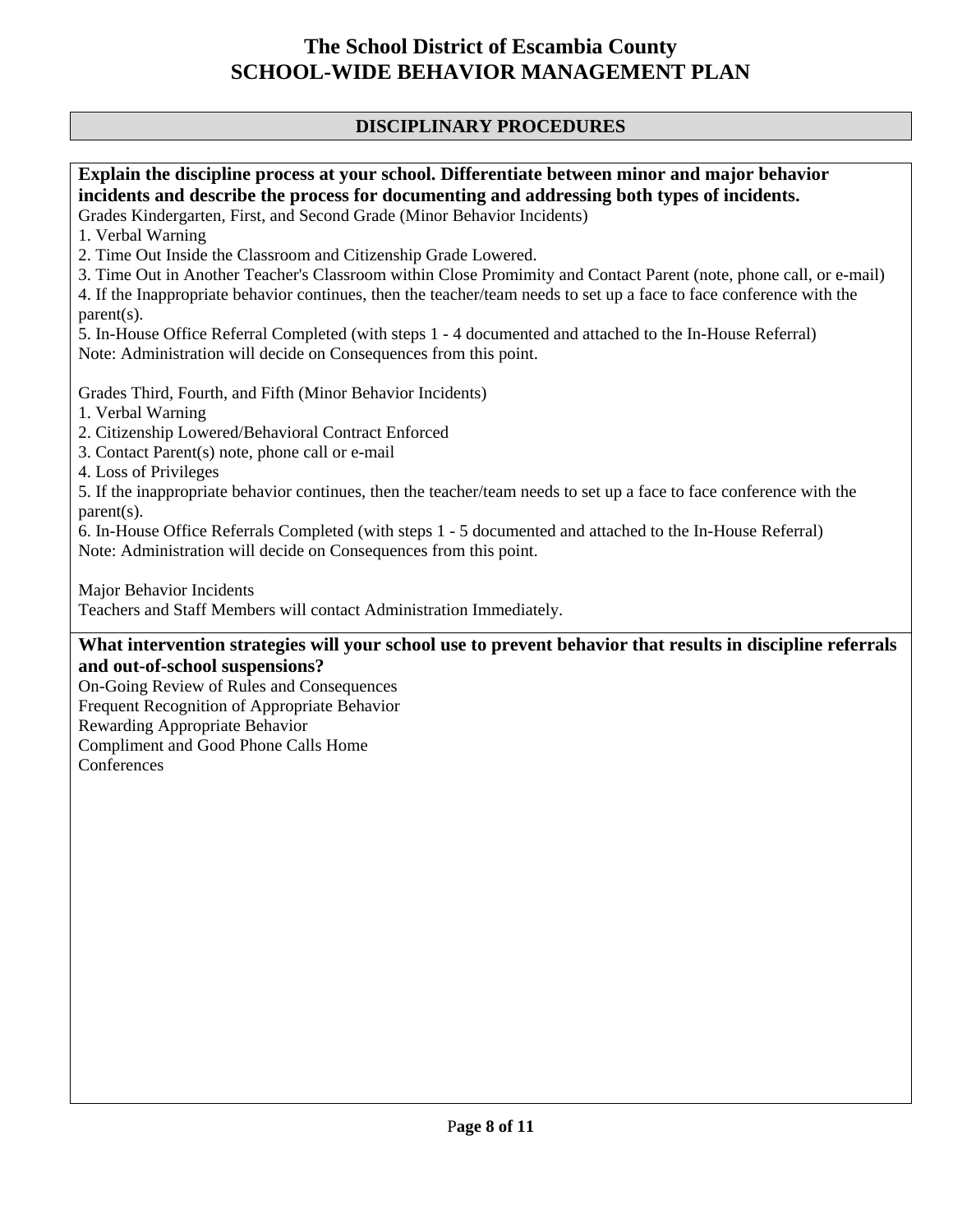## **DISCIPLINARY PROCEDURES (continued)**

| What are the consequences or disciplinary actions that are used in your school? |
|---------------------------------------------------------------------------------|
| Conference with Students                                                        |
| Conference with Parents                                                         |
| Loss of Privileges                                                              |
| Time Out                                                                        |
| <b>Lunch Isolation</b>                                                          |
| Work Detail                                                                     |
| Loss of Citizenship Points                                                      |
| Counseling                                                                      |
| <b>Bus Suspension</b>                                                           |
| Out-of-School Suspension                                                        |
|                                                                                 |
|                                                                                 |
|                                                                                 |
|                                                                                 |
|                                                                                 |
|                                                                                 |
|                                                                                 |
|                                                                                 |
|                                                                                 |
|                                                                                 |
|                                                                                 |
|                                                                                 |
|                                                                                 |
|                                                                                 |
| For Middle or High Schools:                                                     |
| How do the adjudication guidelines complement your disciplinary procedures?     |
| $\rm N/A$                                                                       |
|                                                                                 |
|                                                                                 |
|                                                                                 |
|                                                                                 |
|                                                                                 |
|                                                                                 |
|                                                                                 |
|                                                                                 |
|                                                                                 |
|                                                                                 |
|                                                                                 |
|                                                                                 |
|                                                                                 |
|                                                                                 |
|                                                                                 |
|                                                                                 |
|                                                                                 |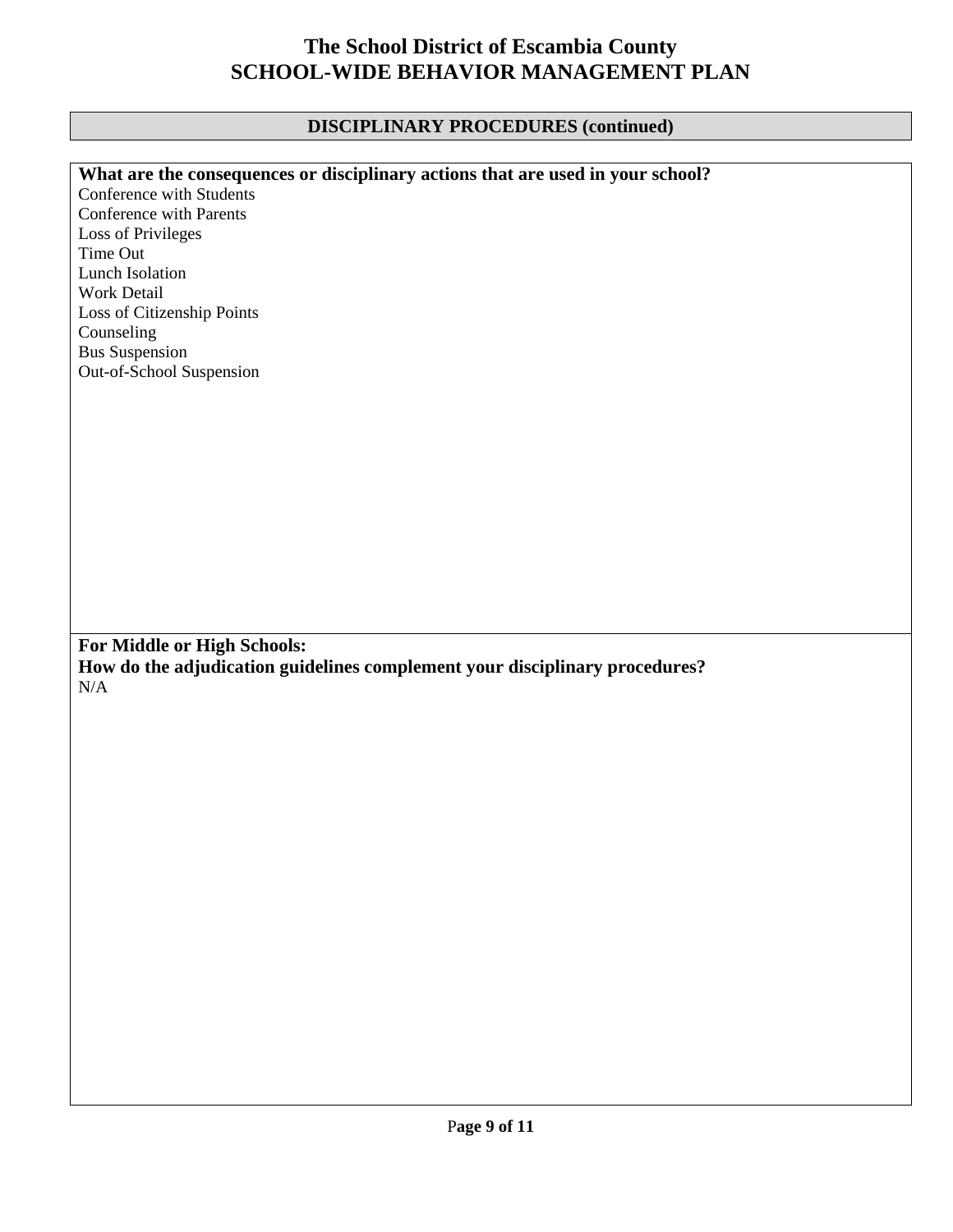## **TRAINING AND IMPLEMENTATION**

| Describe any training needs, material needs, and/or environmental arrangements necessary to         |
|-----------------------------------------------------------------------------------------------------|
| implement your school-wide behavior management plan.                                                |
| In-House training of staff will be completed by administration and guidance.                        |
| Response to Instruction (RTI) will be completed by the RTI team and our school's Psychologist.      |
|                                                                                                     |
| Safety patrol will be trained by the Safety Patrol Coordinator.                                     |
|                                                                                                     |
|                                                                                                     |
|                                                                                                     |
|                                                                                                     |
|                                                                                                     |
|                                                                                                     |
|                                                                                                     |
|                                                                                                     |
|                                                                                                     |
|                                                                                                     |
|                                                                                                     |
|                                                                                                     |
|                                                                                                     |
| Describe how your school will train all faculty and staff on your school-wide behavior management   |
|                                                                                                     |
| plan. How will you orient and teach new faculty and staff who arrive mid-year?                      |
| We will train staff through on-going faculty and staff meetings and grade level meetings.           |
|                                                                                                     |
|                                                                                                     |
|                                                                                                     |
|                                                                                                     |
|                                                                                                     |
|                                                                                                     |
|                                                                                                     |
|                                                                                                     |
|                                                                                                     |
|                                                                                                     |
|                                                                                                     |
|                                                                                                     |
|                                                                                                     |
|                                                                                                     |
|                                                                                                     |
|                                                                                                     |
| What school-wide routines and procedures will be implemented by all faculty and staff to facilitate |
| your school-wide behavior management plan?                                                          |
|                                                                                                     |
| P.A.W.S. & Think! posters will be displayed throughout the building.                                |
| P-roblem solve                                                                                      |
| A-ct Responsibly                                                                                    |
| W-ork Together                                                                                      |
|                                                                                                     |
| <b>S-how Respect</b>                                                                                |
| Teachers and staff will review all rules and expectationsthroughout the school year.                |
| School rules and expectations will be review on Closed Circuit T.V.                                 |
|                                                                                                     |
|                                                                                                     |
|                                                                                                     |
|                                                                                                     |
|                                                                                                     |
|                                                                                                     |
|                                                                                                     |
|                                                                                                     |